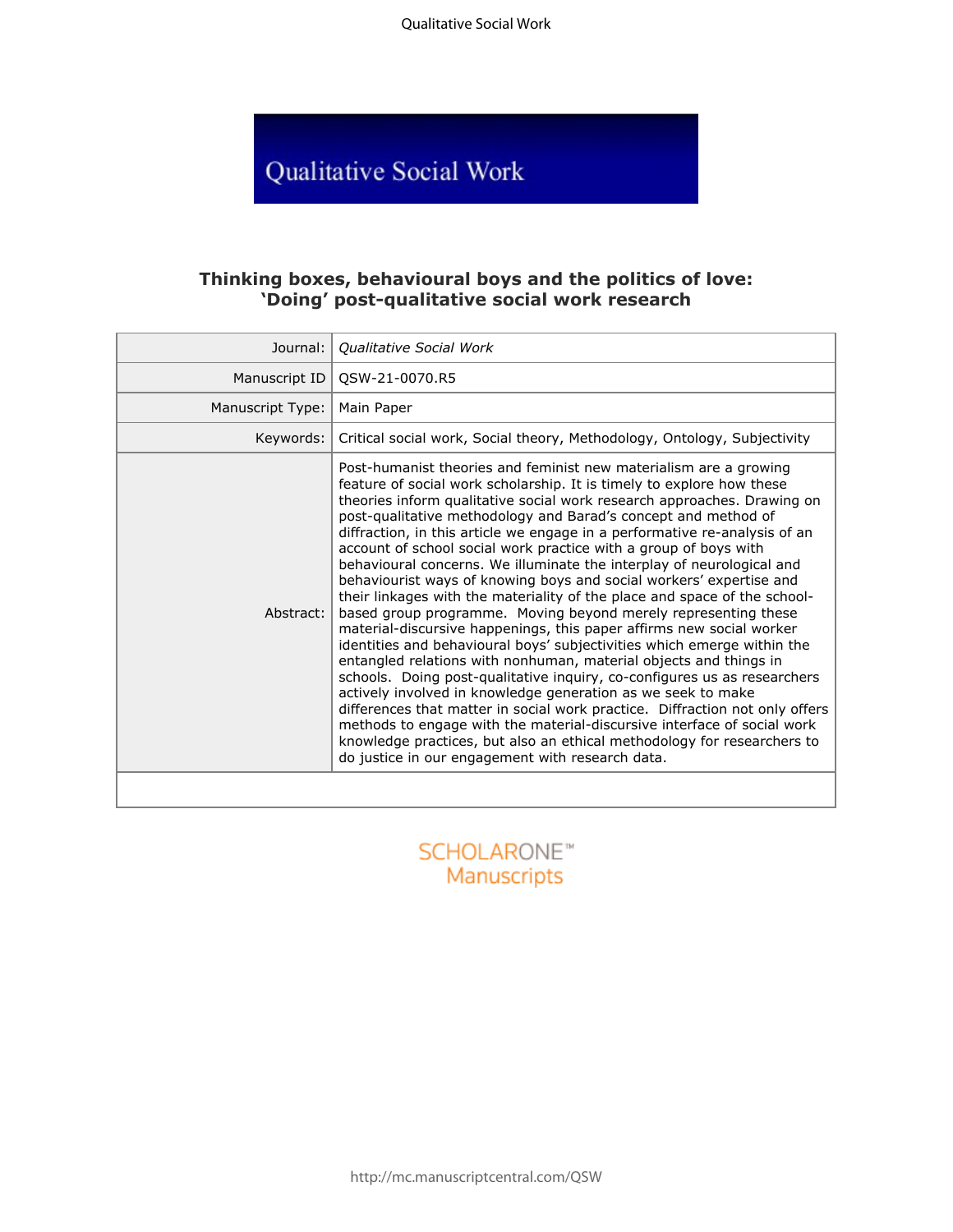# Thinking boxes, behavioural boys and the politics of love:

# 'Doing' post-qualitative social work research

# **Introduction**

ncreasingly engaging with concepts from post<br>t theories of the subject are a departure from<br>umanism to a relational ontology where huist<br>elations with one another and a whole range<br>ife is decentred from humanity and nature Social work scholarship is increasingly engaging with concepts from posthumanism and feminist new materialism. Posthumanist theories of the subject are a departure from the unified, conscious and rational subject found in humanism to a relational ontology where humans are understood as coconstituted in entangled relations with one another and a whole range of subject and objects. For feminist new materialism, life is decentred from humanity and nature is configured as an active force – "an agent in its own terms, a realm of multiple inter- and intra-active cultures" (Alaimo and Hekman, 2008:12). This scholarly work shares a common interest in extending the ontological basis of social work (Bell, 2012), addressing the limitations of humanism (Bozalek and Pease, 2020) and constituting social work as relational, entangled and indeterminate enactments within human and non-human processes (Webb, 2020). Bozalek (2016) articulates a framework of social work ethics positioning ethical agency not as an individual moral act undertaken by practitioners but as an interaction between human and nonhuman entities that only come into being through these relationships. Most recently in the text, "Post-anthropogenic Social Work", Bozalek and Pease (2020) outline critical posthumanism as bringing together epistemology (theories of knowing), ontology (being and becoming) and ethics, emphasising these entangled relations are imperative in reimagining the kind of social work needed in contemporary times. We take up these ethico-onto-epistemological considerations to demonstrate what post-humanism and feminist new materialism offers to social work research.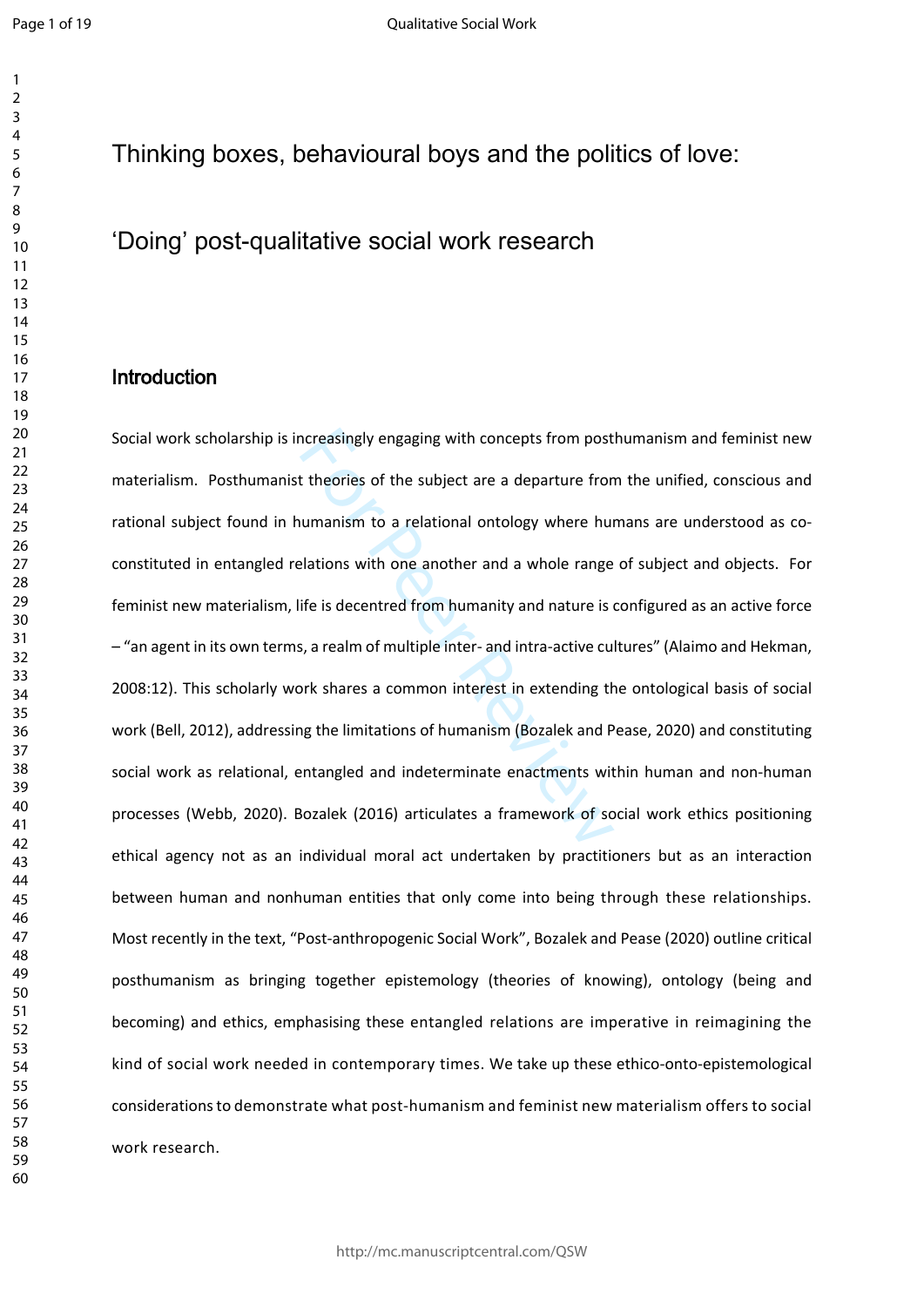). She contends given conventional qualitative<br>ce to human beings, it is grounded in hum<br>inaries of mind/body, human/nature, and kno<br>self-evidence of conventional humanisti<br>es (both interpretivist and critical traditions) The configuration of critical posthumanism and feminist new materialism in qualitative research attends to the meaning and materiality of data and its 'not-yet' (becoming). This alternate methodological approach, referred to as post-qualitative inquiry (St. Pierre, 2014) or "thinking with theory" (Jackson & Mazzei, 2012), or "minor inquiry" (Mazzei, 2014), critiques the conventional qualitative methodology for being "entrenched in liberal humanist identity-work of centering and stabilising the subject" (Jackson and Mazzei, 2012: 19). St. Pierre (2018) argues post-humanism and feminist new materialism are incompatible with conventional qualitative methodology "because of their very different descriptions of human beings, language, discourse, power, agency, resistance, freedom, and so on" (603). She contends given conventional qualitative research's focus on lived experience and giving voice to human beings, it is grounded in humanistic, Cartesian concepts, favouring the hierarchical binaries of mind/body, human/nature, and knower/known. Post-qualitative approaches question the self-evidence of conventional humanistic qualitative methodology knowledge creation practices (both interpretivist and critical traditions) that seek to represent reality through formal and systematic processes. As Mol (2002) argues, there are multiple modes of existence, shaped by a range of non-intentional elements including people, words, systems and things such as paperwork, rooms, buildings but in research analysis these heterogeneous elements can either be highlighted or left in the background (25- 26). From this vantage, research methods are active interferences and researchers' practices are political - they shape the conditions of possibility (Bacchi, 2012). The researcher is not outside the research but rather entangled in the process from which new knowledge is produced (Barraclough, 2018). Post-qualitative inquiry focuses on ontological knowledge-making processes, engaging with the texture, contradictions, tensions, entangled relations of data which includes bodies, objects, non-human entities, spaces and places (Bozalek and Zembylas, 2017).

In this paper, we undertake a post-qualitative re-analysis of research data from an inquiry into school social work practice in Canterbury, New Zealand (see Tudor, 2018, 2019) to see what new insights, relations and practices we can bring about. We deploy Barad's (2014) concept and method of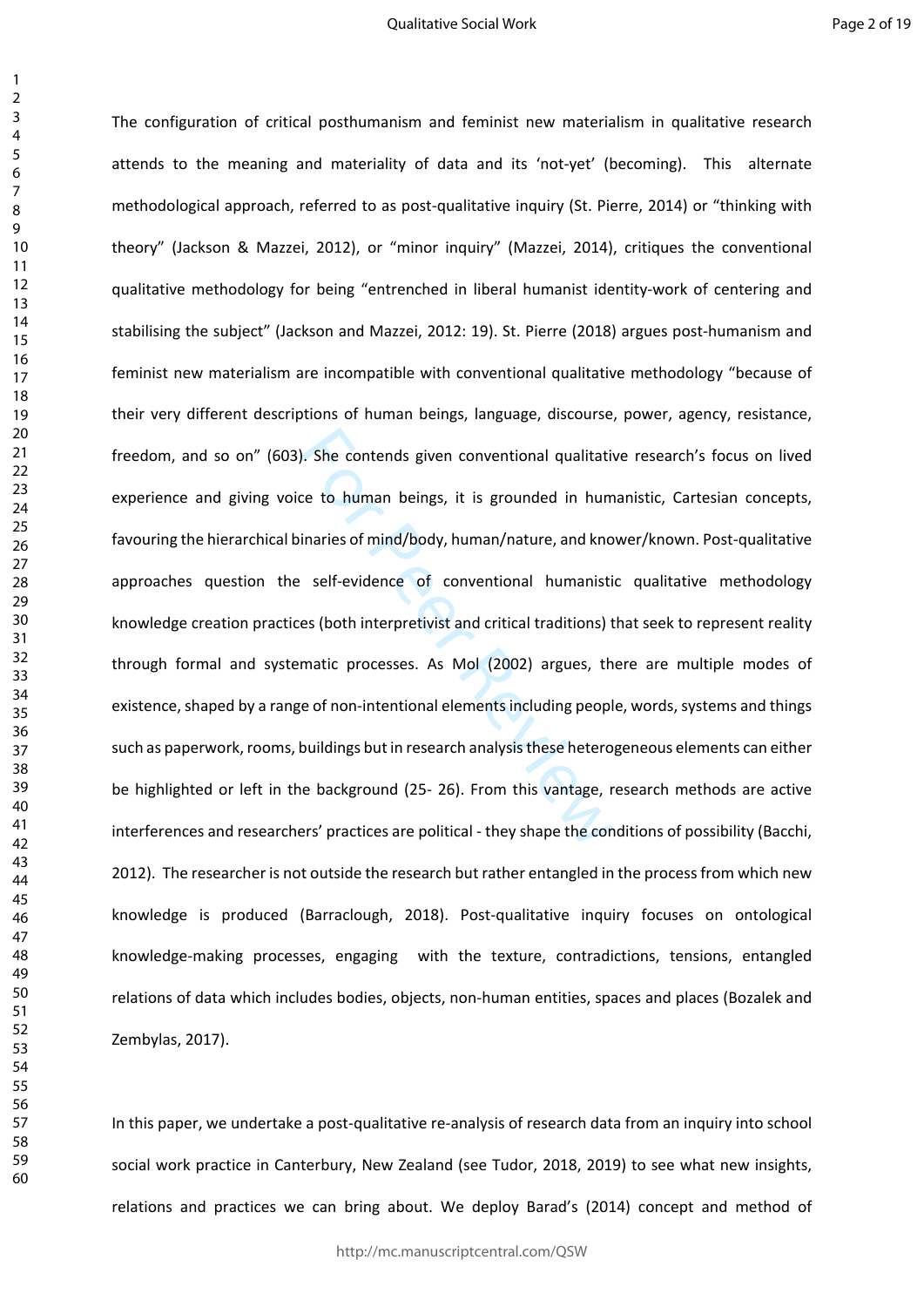diffraction, which attends to difference as an affirmative, ethical practice in which patterns of meaning and materiality are re-worked to make new patterns of understanding (187). As we discuss diffraction enables an affirmative means to return to the material-discursive complexity of the data, offering a responsive and responsible methodology to produce difference in social work research.

## **Diffraction as concept and method**

ctices that reorient thinking, undo the theor<br>
'(Lenz Taguchi and St. Pierre, 2017: 643). Conc<br>
h inquiry centred around what a concept<br>
ortion, as we take it up here, emerged from th<br>
ction, as we take it up here, emerged Concepts, such as diffraction, are understood in a philosophical sense as acts of thought (Deleuze and Guattari, 1994) or as "practices that reorient thinking, undo the theory/practice binary, and open inquiry to new possibilities" (Lenz Taguchi and St. Pierre, 2017: 643). Concepts are active, experimental and creative with research inquiry centred around what a concept can *do* rather than what it represents or means. Diffraction, as we take it up here, emerged from the work of Haraway (1994), a feminist science studies scholar, who argues that while critical theory has been influential in the unmasking of the structures that constitute the world (e.g. patriarchy, capitalism, racism, classism), it does not go far enough toward making a difference and affirming that the world can be otherwise. Within the critical tradition, reflexivity has been fruitfully employed in questioning how knowledge is produced, how power relations influence the formation of knowledge and how subjugated standpoints constitute accurate accounts of knowledge (Bozalek and Zembylas, 2017, 119). Haraway (2000), however, eschews reflexivity for its emphasis on replication and sameness which she regards as a reductionist way of thinking. She proposes diffraction as different kind of critical consciousness; an alternate methodological concept to enable new patterns of difference and heterogeneity to emerge through interference rather than as separation and lack (Haraway, 1997).

Furthering Haraway's project of engaging in diffractive research practices of interference, Barad (2007) develops the concept of diffraction as method in her framework of agential realism. Drawing on classical and quantum physics, along with critical theory and philosophy, the concept of diffraction can be described as a pattern produced through the effects of difference and interference, such as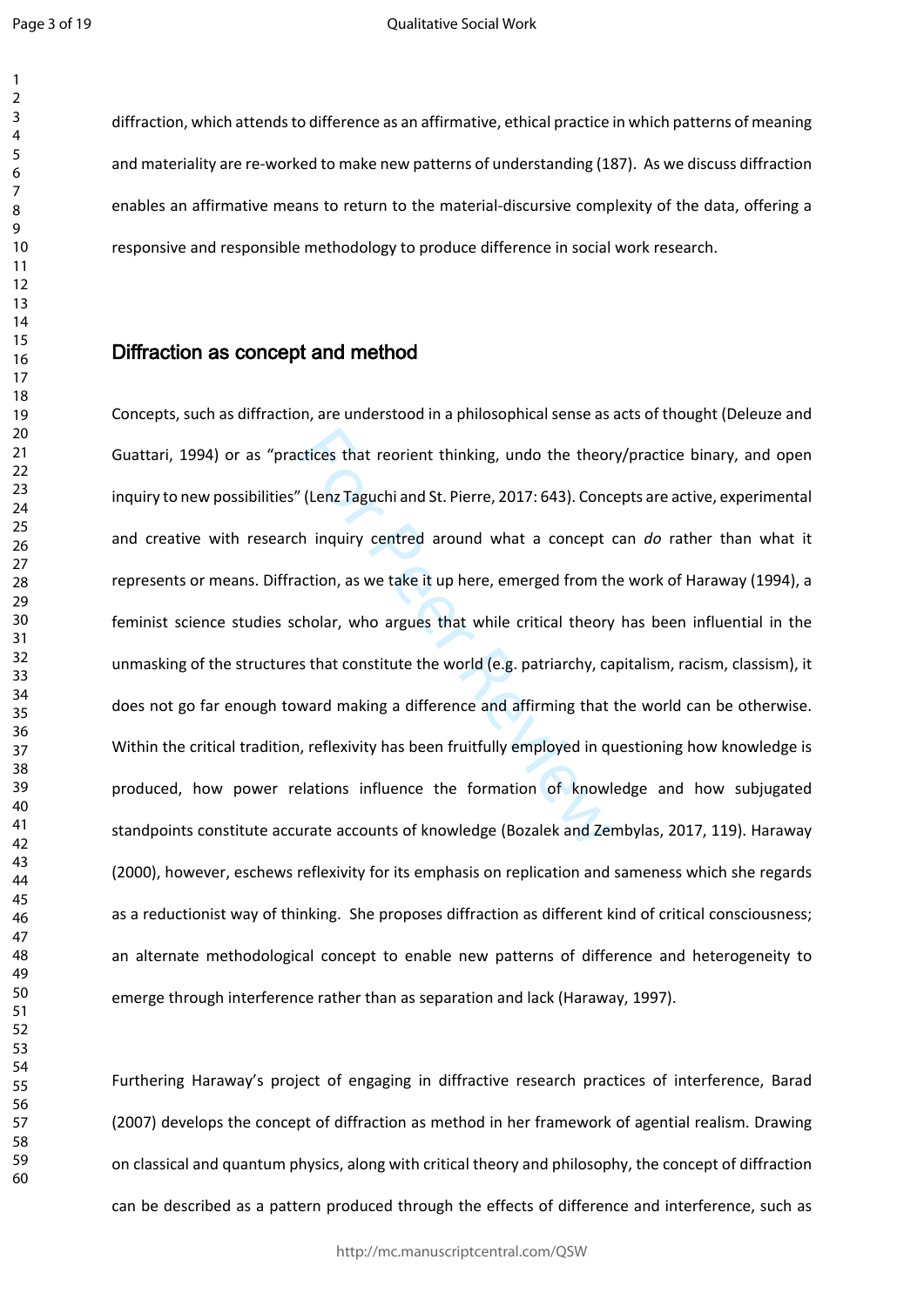waves created by a large rock emerging in the sea or the rainbow pattern of light observed on a compact disc. Patterns of difference are created through multiple interacting and interfering objects. Turning to diffraction as a research method enables us to map these diffraction patterns, or entanglements, in order to "highlight, exhibit, and make evident the entangled structure of the changing and contingent ontology of the world (Barad, 2007: 73). That is, researchers are not separate from the knowledge they participate in creating. Such a process of knowledge creation in our research practices emerges through "a direct material engagement, a practice of intra-acting with the world as part of the world in its dynamic material reconfiguring" (Barad, 2007: 379).

n among components is central to engaging into-epistemology Barad puts forward about t<br>teraction', which occurs when elements in conditional maintain a level of independence. With/if<br>ge as 'things' through their connection This concept of intra-action among components is central to engaging in a diffractive methodology and derives from the very onto-epistemology Barad puts forward about the world. Intra-action stands in contrast to the usual 'interaction', which occurs when elements in contact with each other have pre-existing boundaries and maintain a level of independence. With/in intra-action elements are inseparable and only emerge as 'things' through their connections. Thinking in terms of intra-action means giving up on cause-and-effect explanations, human – non-human dichotomies and notions of agency as fixed and belonging to individuals. "All designated "things" are constantly changing, exchanging, and diffracting, blending, mutating, influencing, and working inseparably" in an ongoing, dynamic, material reconfiguring of the world (Hickey-Moody, 2020: 725). Mapping these intra-acting forces, as well as the entangled patterns they produce, becomes the focus of a diffractive methodology. In this paper, we take up intra-action to re-analyse a moment that emerged from a children's' group programme. Working with interview data, theoretical concepts, and our researcher selves we seek to affirm some vital moments of relationality within the complex entanglement of social workers, children, school furniture and places.

Taking up diffraction requires attention to fine detail in order to make often invisible structures and forces intelligible in new ways and to imagine, disturb and intervene in order that other possible realities can be made to matter (Lenz Taguchi, 2012). Diffraction as method is a boundary-drawing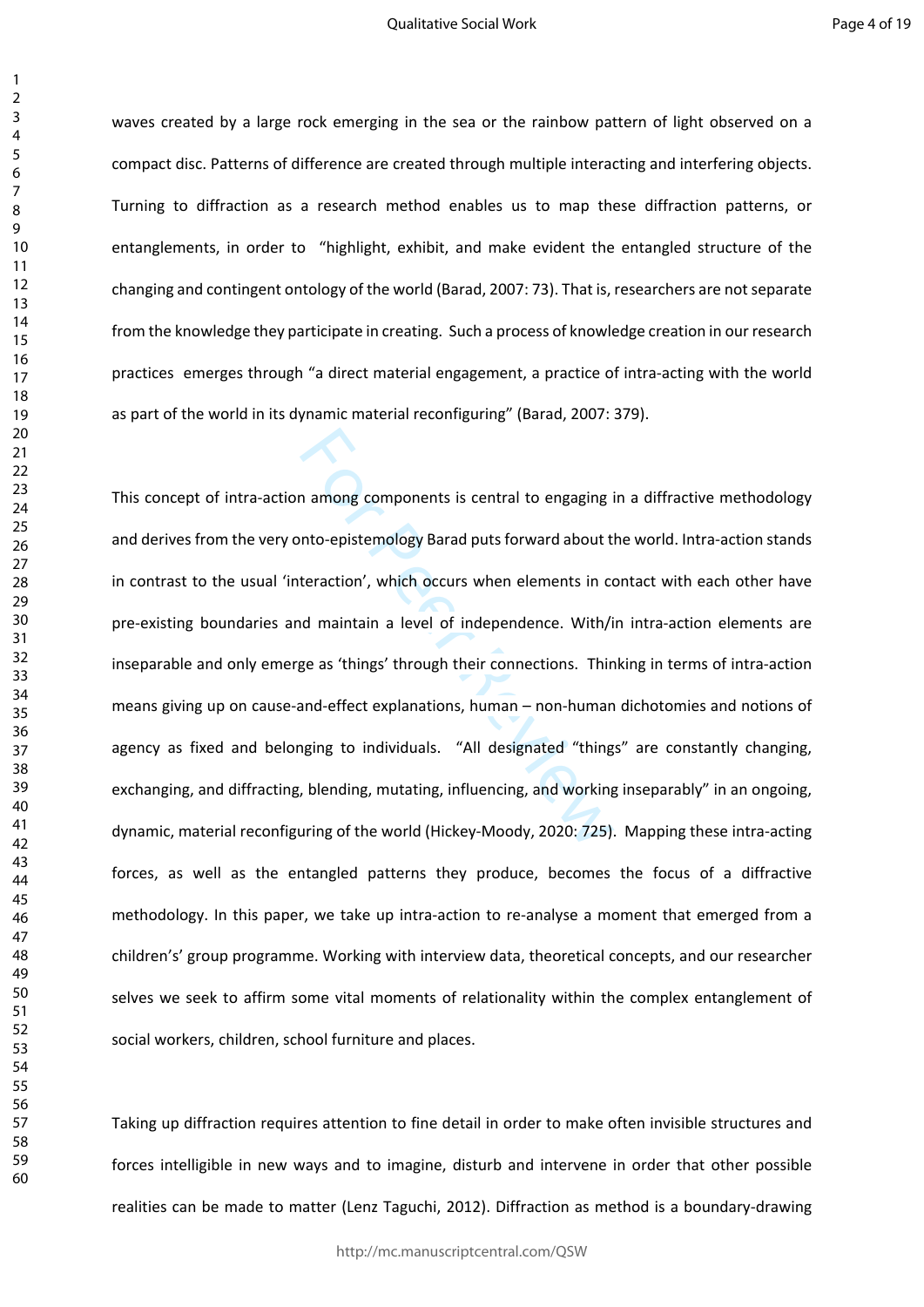#### Qualitative Social Work

practice, inviting us to attend to what may have been excluded, but what may come to matter in different ways in an ongoing production of new knowing in social work practice and research. In this way, we take up the diffractive idea of working along affirmative rather than, primarily, critical lines.

uring in the research stories that we tell, in ward worlds and knowledges come alive, ones than<br>eans rethinking how and what differences corresponsively engage in the ongoing work of the<br>ht yet be, of what was, and what co For both Haraway and Barad, ethics and justice are central to both the concept and method of diffraction. Barad states "(t)he yearning for justice, a yearning larger than any individual or set of individuals, is the driving force behind this work…" (2007: xi). Haraway talks about having an ethicopolitical commitment to making a difference, having a desire to go beyond deconstruction and criticality toward a reconfiguring in the research stories that we tell, in ways that might make different, and particular, kinds of worlds and knowledges come alive, ones that are power sensitive, not pluralistic. For Barad, this means rethinking how and what differences comes to matter, in order that we might responsibly and responsively engage in the ongoing work of the re-opening, unsettling and re-configuring "*of what might yet be, of what was, and what comes to be*" (italics in the original, Barad, 2010: 264). This is an ethics of responsibility for the cuts we make, and stories we tell, in our research practices. Choosing to enact a diffractive analysis in research, thus, does not merely involve exposing hierarchical power relations, dominant truth claims and subjectifying practices but attending closely to moments of difference in the data to affirm new social and material relations that would otherwise be unimaginable.

# **Re-turning to the data**

We return to a particular piece of data from qualitative research, which sought to gain insight into school social work practice following two major earthquakes in Canterbury New Zealand (see Tudor, 2019; 2018). School social work emerged in New Zealand in the 1990s as a government-funded initiative to assist children and families in schools situated in low socioeconomic areas (Ministry of Social Development, 2015). In the aftermath of the earthquakes, the provision of school social work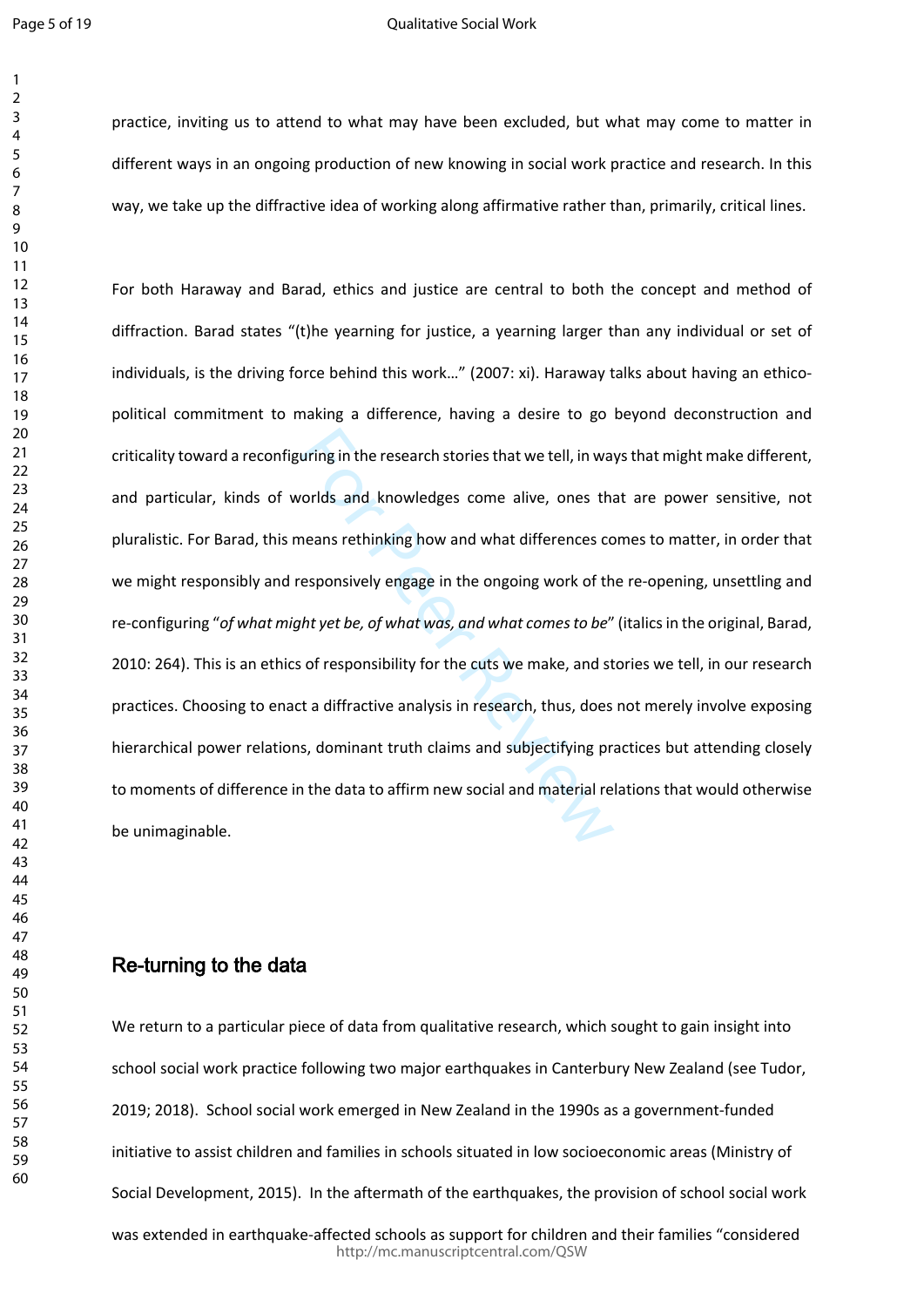high need, high risk and high priority" (New Zealand Red Cross, 2014: 14). These needs were defined in terms of social and economic disadvantage as well as the psychological and emotional impacts of the earthquakes. The assemblage of this research is constituted by an entanglement of material and discursive components including (but not limited to) school social work, children's subjectivities, notions of vulnerability, schools, poverty conditions and the earthquakes.

Twelve school social workers were interviewed in the larger study and all of these participants had been working in Christchurch schools for a minimum of six months following the earthquakes. Recruitment occurred through the first author (Tudor) providing a number of presentations about the research in Christchurch agencies that employed school-based social workers. Those school social workers who were interested became research participants when they signed and returned the consent form by mail.

ugh the first author (Tudor) providing a numbe<br>gencies that employed school-based social w<br>sted became research participants when the<br>sted became research participants when the<br>edata to focus on, we took heed from MacLu<br>ow In selecting a moment in the data to focus on, we took heed from MacLure's (2010) advice to choose a moment that seems to glow – an example that has intensity, which holds our attention. We choose an account from one participant, Vivienne (pseudonym), a school social worker working in a school situated in a low socio-economic area characterised by a high proportion of low income households and poor quality housing. In the interview with Vivienne she expresses she sees herself as a different kind of school professional to teachers, focussing on the holistic dimensions of children's development rather than just their academic achievement (Tudor 2018). To illustrate this, she makes reference to a group that she implemented with another social worker. The group came about in response to a request school staff had made of Vivienne to work with a group of boys who had been misbehaving. The aim of the group was for the boys to reflect on their own decisionmaking and manage their relationships with others. In our analysis we focus on a moment where Vivienne affectionately describes an interaction with a boy participant, she refers to as 'little man' who discusses his use of his brain to respond to managing his emotions. We selected this moment because of its affective intensity but also its 'incompleteness'- the openness of meanings and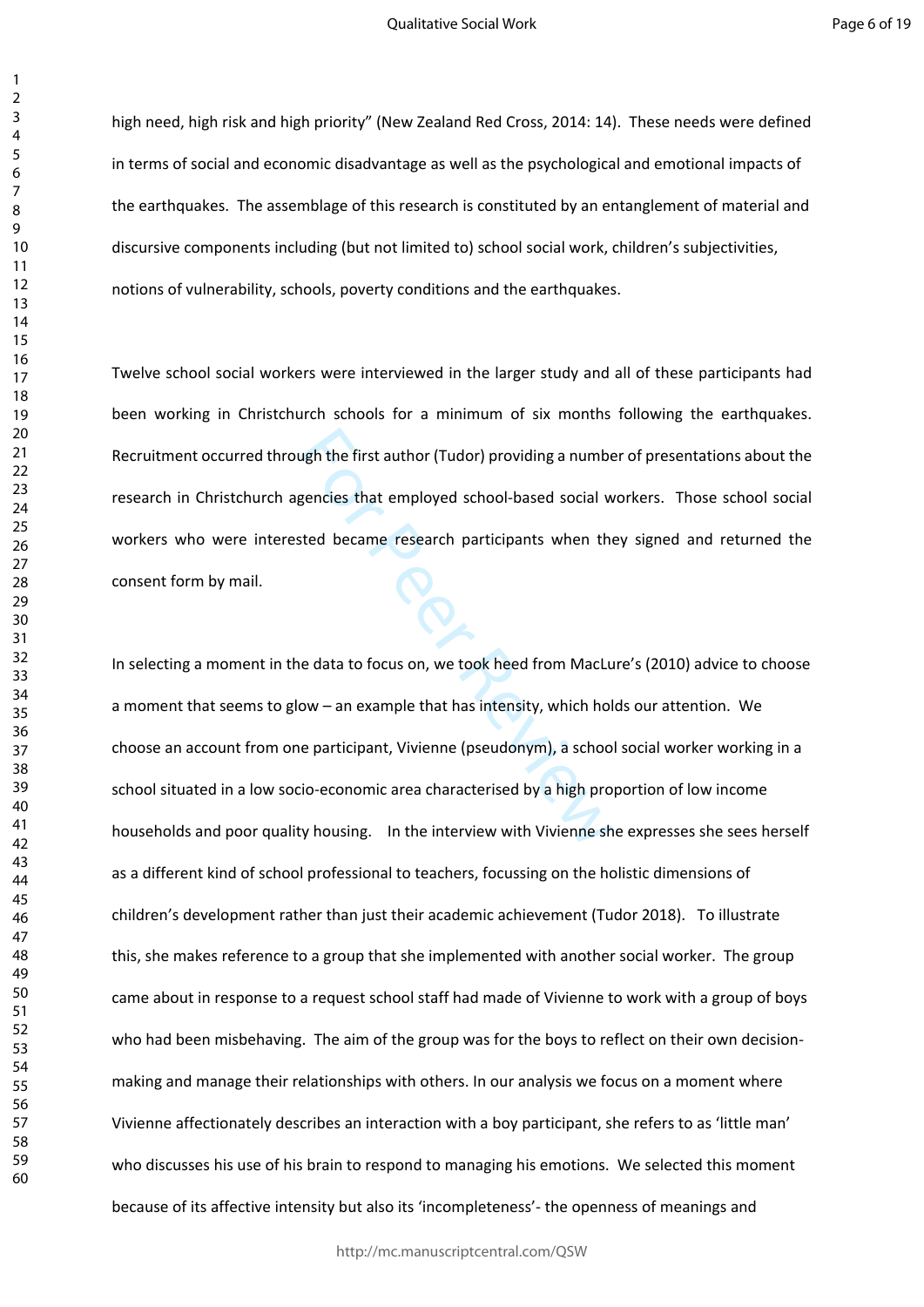#### Qualitative Social Work

subjectivities for the 'little man', his peers and Vivienne of becoming different from boys with behavioural problems and social workers with professional authority.

to go beyond critique - to explore the affirma<br>consider: What new knowledge might be pr<br>ways of understanding the production of know<br>the power relations in the encounter disru<br>client and social worker, learner and educa<br>Wh In the initial analysis of the moment (see Tudor 2018, 2019), Foucault's concept of biopolitics was critically deployed. Biopolitics is a productive and positive form of power that takes life as its object, seeking to extend, optimise and maximise it (Foucault, 1978). The initial analysis focussed on how the boy and his peers were encouraged, guided and educated to improve their ability to identify and appropriately manage their feelings. However, in putting Barad's (2007) concept of diffraction to work in this (re)analysis we seek to go beyond critique - to explore the affirmative potential of the practice moment. Specifically we consider: What new knowledge might be produced in re-turning to this moment? Are there other ways of understanding the production of knowledge in this moment? How can the changing flow of the power relations in the encounter disrupt identity-forming binaries between child and adult, client and social worker, learner and educator, novice and expert, the behavioural and the good? What can an appreciation of materiality bring to this analysis? How might boys and school social workers become different(ly) with attention to matter and discourse? How do we as researchers co-constitute these emergent possibilities?

# **Experimenting with diffraction**

#### The moment:

*Okay. Group work. Six boys. Chaos, just like, ohhh, this is not working, but it was kind of, this is with (name of other social worker). And the other social worker and I were like, "okay, this is not looking too good." But anyway, so we're struggling along, we were talking - I don't know, I think we were talking a little bit about - I don't know what we were talking about. And this little man that I was talking to you about before, said to me, "you know, what about your mingle?" Cos we were talking about managing our emotions. He said, "you*  http://mc.manuscriptcentral.com/QSW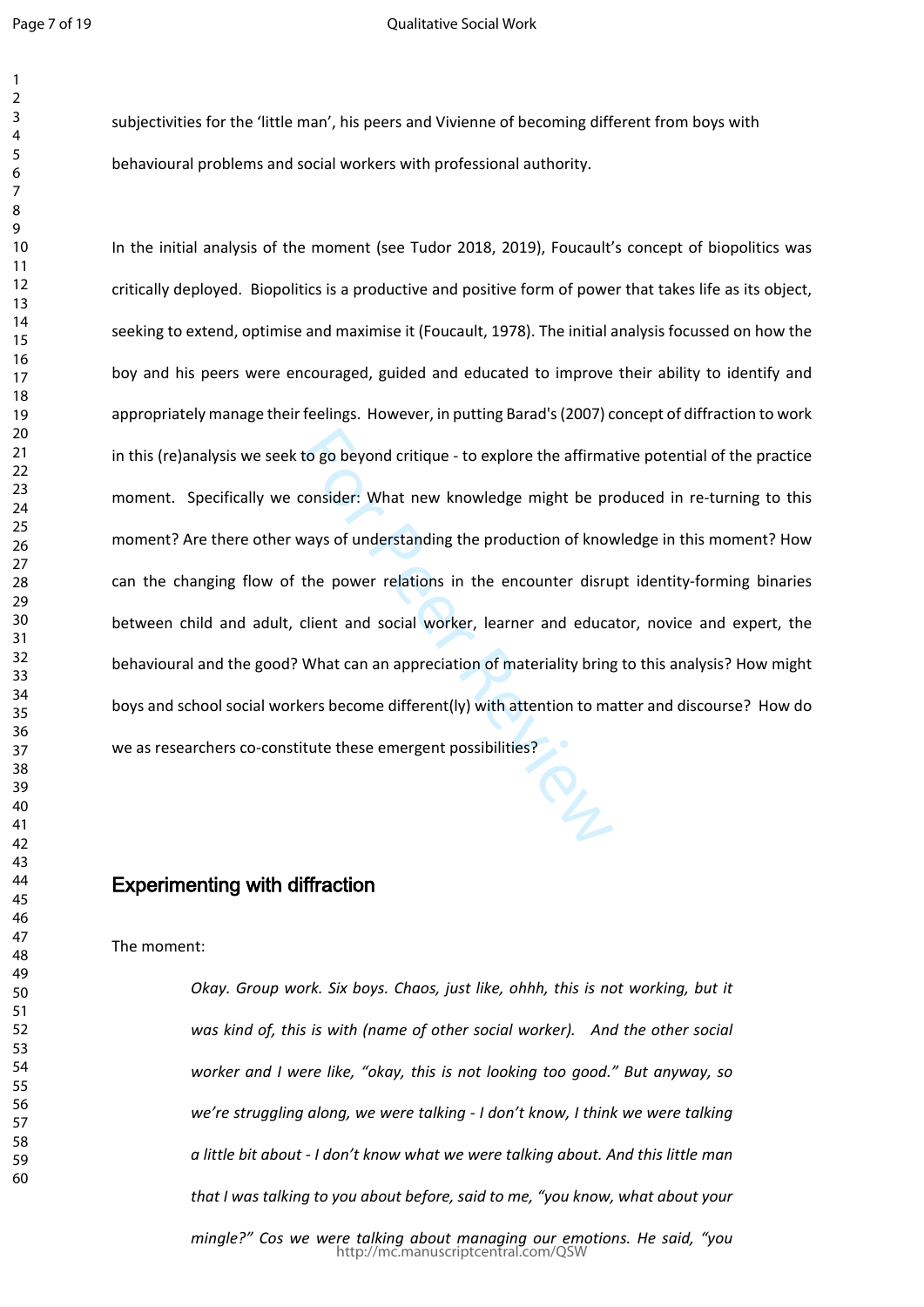*know, what about your mingle?" What's 'do you mean your amygdala?' "Yeah, that's right! That's the word." He said, "you know, it's in here somewhere." And I said, "yes and I actually think mingle's a great way to describe it." And he said, "yeah, well what you do is you put your emotions in your mingle and then you use your thinking box to process it." And I think I might have actually said to him, "I love you" or something. And that's again a bit of a key where - and he said, "yeah I learnt that in another school I went to." So I thought right, so this kid gets the concept, he just can't do it. And I must go back to him and say to him you've actually learnt how to do it. You're actually doing it now. And it was this wonderful moment of that key into that group dynamic. You know, little boys climbing over the furniture and just you know.* 

ally learnt how to do it. You're actually doing i<br>moment of that key into that group dynamic<br>ver the furniture and just you know.<br><br>vely engage with 'knots' of entangled meanin<br>Carpentier (2017) theorizes the concept of th<br> In what follows we diffractively engage with 'knots' of entangled meaning, affect and matter produced in this moment. Carpentier (2017) theorizes the concept of the knot as entangled interactions between the material-discursive in a non-hierarchical ontology. We present three knots, analysed on the basis that they enabled us to disrupt the discursive expressions of subjectivities and power relations represented in the moment. We sought to break open the identities of boys as (mis)behavioural and social workers as therapeutic experts through attending to their differences and making new connections. With the first knot, we map the concepts of the "mingle" and "thinking box" to explore how they have become extracted from neuro-science and connected to other concepts to address the problem of boys' misbehaviour in post-earthquake schools. In taking up diffraction, we seek to go beyond the limits of critique to affirm alternate subjectivities within the category of behavioural boys. We explore the data as material-discursive intra-actions, attending to the little man's practices of emotional knowing as a relational process with his brain functioning, and find new insights from neuroscience that affirm different becomings. In the second knot, we engage with the materiality of the space - the room and furniture in intra-action with the other boys in the encounter and their processes of becoming. Finally, with the third knot, we attend to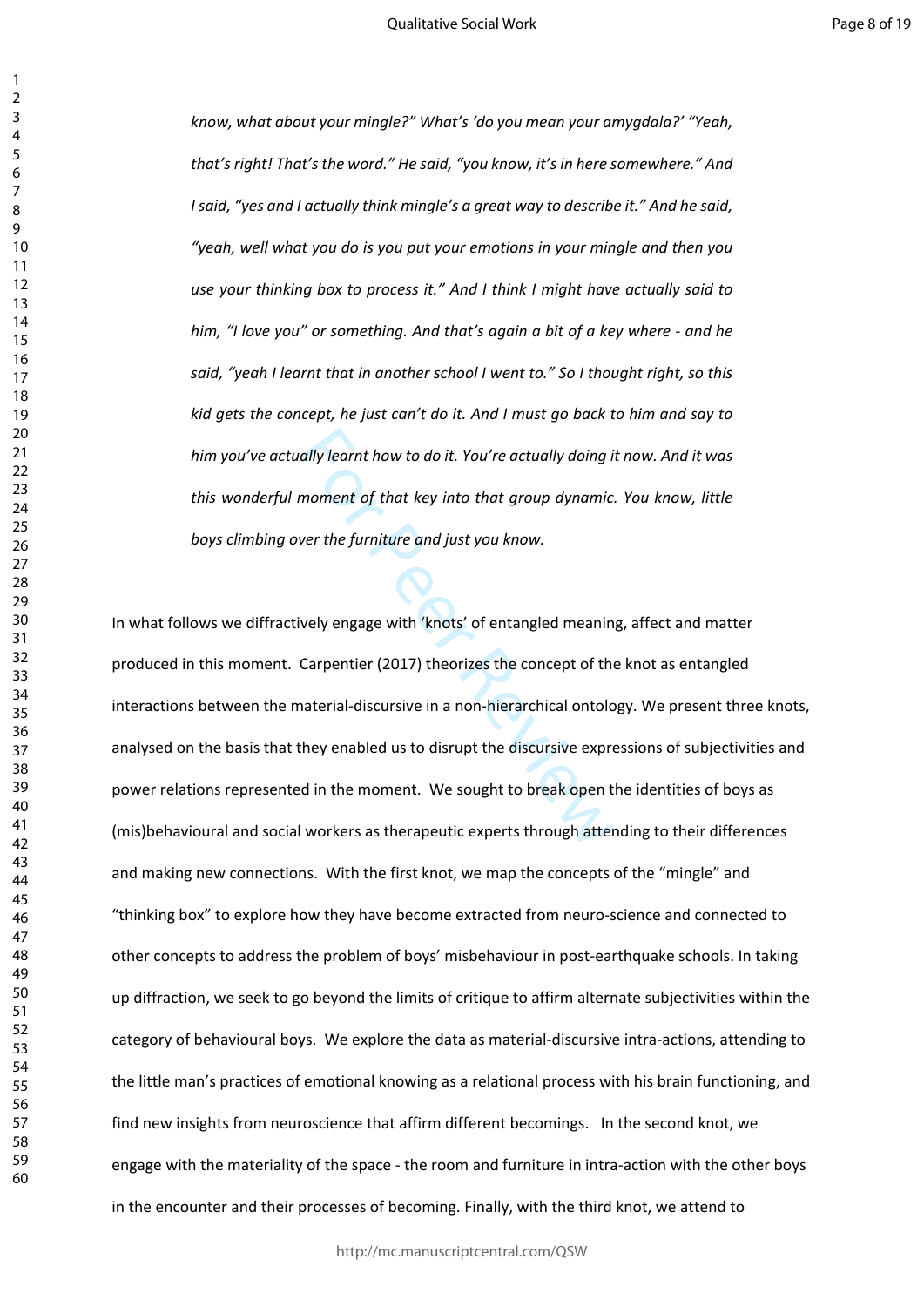#### Qualitative Social Work

Vivienne's expression of love as a power relation produced in the research moment. We explore the conditions of possibility this force opens up as a process of becoming social worker. In presenting the results of our diffractive analysis we have intentionally repeated aspects of the research moment among the different knots to enable a re-reading of the data that encourages a "proliferation of thought" (Jackson and Mazzei, 2012: 24).

mothers of boys who think, learn and move di<br>
Dividend process of becomic and the process of becomic<br>
Since and the process of becomic<br>
Since and re-inscribe power. Through diffraction, we<br>
class with an ethico-political c We were drawn to the moment of data in multiple ways - as educators and as a social worker (Tudor) and educational psychologist and counsellor (Barraclough) with histories of working with 'misbehaving boys' and as mothers of boys who think, learn and move differently. However, we do not attempt in this paper to reflexively reveal more and more about ourselves as researchers. Just as the research participants are always immersed in a process of becoming, our subjectivities are indeterminate. We are intra-actively produced in tandem with the boys and Vivienne in a process in which we seek to displace and re-inscribe power. Through diffraction, we sought to 're-install' ourselves in an analytic process with an ethico-political commitment to think anew about social work practice and tell different stories, stories which might make a difference.

# Knot 1: Re-thinking boys' agency with the mingle-thinking box

The "*little man*" articulates knowledge of his emotions, which originate in his "*mingle*", identifying how they are processed and managed through his "*thinking box*". This understanding of brain functioning originates in neuro-biological studies, which traditionally describe cognition and emotion as separate processes enacted by two different parts of the brain: the amygdala for emotion and the prefrontal cortex for cognition (Salzman and Fusi, 2010). Interactions between the amygdala and prefrontal cortex are understood as hierarchical in that the prefrontal cortex mediates emotional influences on cognitive processes such as decision-making, as well as regulates emotion. Emotion, which originates from the amygdala, colloquially referred to as the 'lizard brain', within this framework is excluded from higher-level cognitive information-processing (Phelps, 2006). What becomes clear

when tracing this differentiation of human brain functioning is a binary with emotions facilitated by http://mc.manuscriptcentral.com/QSW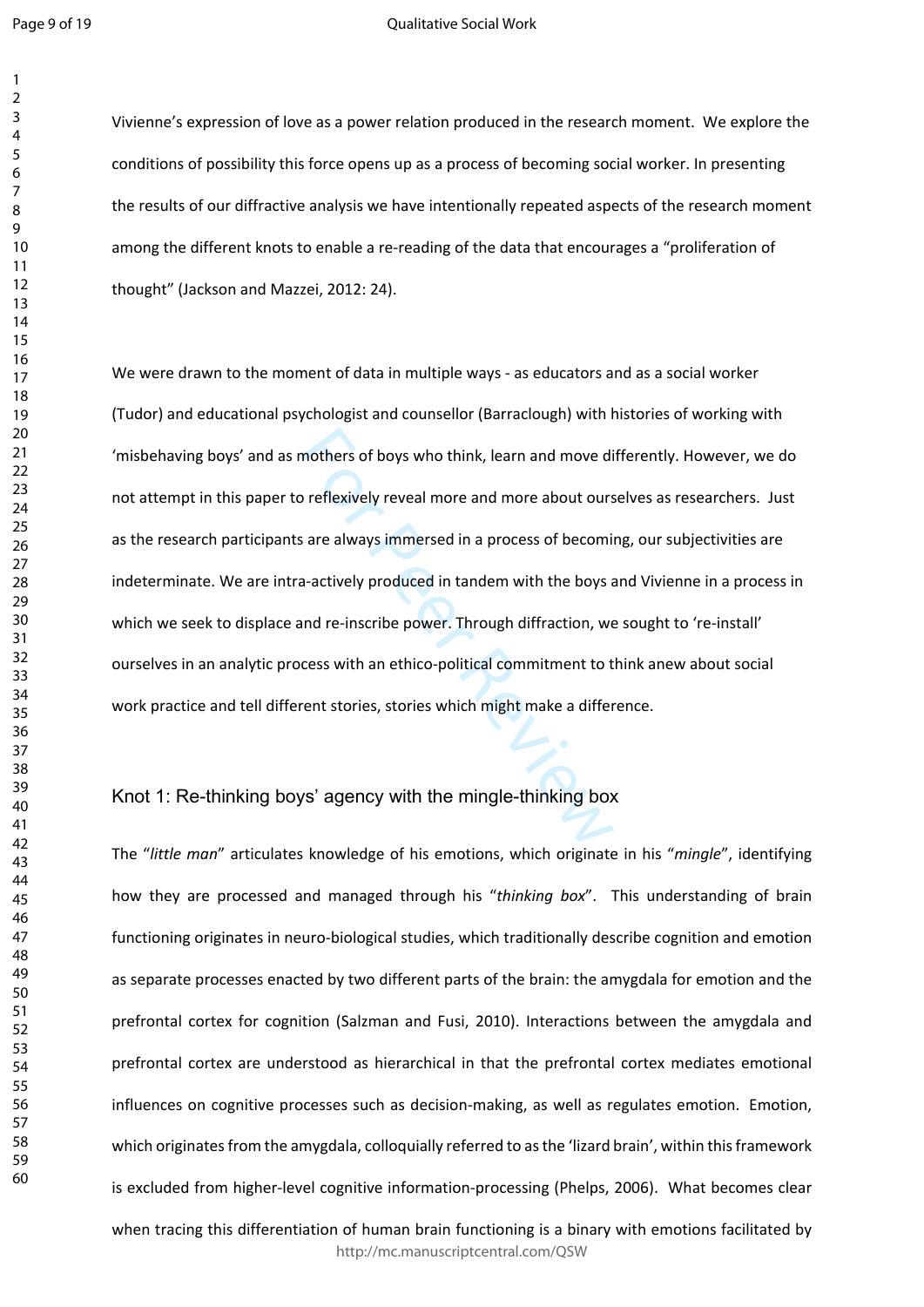the amygdala at one pole, and thinking, led by the prefrontal cortex at the other. The latter is privileged, constituting a Cartesian model of the rational, thinking subject where all "stimuli emanating from the material world through bodily sight, taste, touch, etc., could always mislead the mind" (Hamilton and Hamilton, 2015: 1178).

s affected by external relations (Lenz Taguc<br>up in schools, where children's abilities to se<br>demic competencies (Liew, 2012). Children's<br>ulation, or the ability to implement control of<br>e et al., 2018: 243). For boys, this The intra-action of the little man and his mingle-thinking box is entangled with his subjectivity as a boy with behaviour concerns. As discussed, the concept of the amygdala-prefrontal cortex is assumed as an internal process of the brain or intra-cranial function, which extends to the social context only in terms of how the brain is affected by external relations (Lenz Taguchi, 2016: 218). This neuroknowledge has been taken up in schools, where children's abilities to self-regulate their emotions is considered to aid their academic competencies (Liew, 2012). Children's misbehaviour is understood as "impairments in self-regulation, or the ability to implement control over ones thoughts, emotions and behaviours" (Gillespie et al., 2018: 243). For boys, this understanding is overlaid with constructions of masculine identity, which positions emotion either as something that they repress or as something that bursts out (McAllister et al., 2019: 258). The effects of this neuro-framework is that it locates the source and treatment of emotional-behavioural problems within children. It aligns with developmental knowledge, which assumes children are incomplete humans, in need of positive guidance and instruction (Tudor, 2019). These concerns were intensified following the earthquakes when there was an over-arching concern for children not being able to cope with the traumatic effects of the earthquakes and a range of interventions, programmes and services (including school social work) were introduced to protect their wellbeing.

Through Barad's (2007) theorising, we are aware that these kinds of normalising practices are not manifest within the event of boys' emotions, bodies and brains themselves but are only evident through the practices of knowledge production. She also emphasises what comes to matter is never completely settled, highlighting indeterminacy as a "dynamic of what has been constitutively excluded re-turns" (Barad, 2014: 178). With this in mind, we re-turn to neuroscience and find that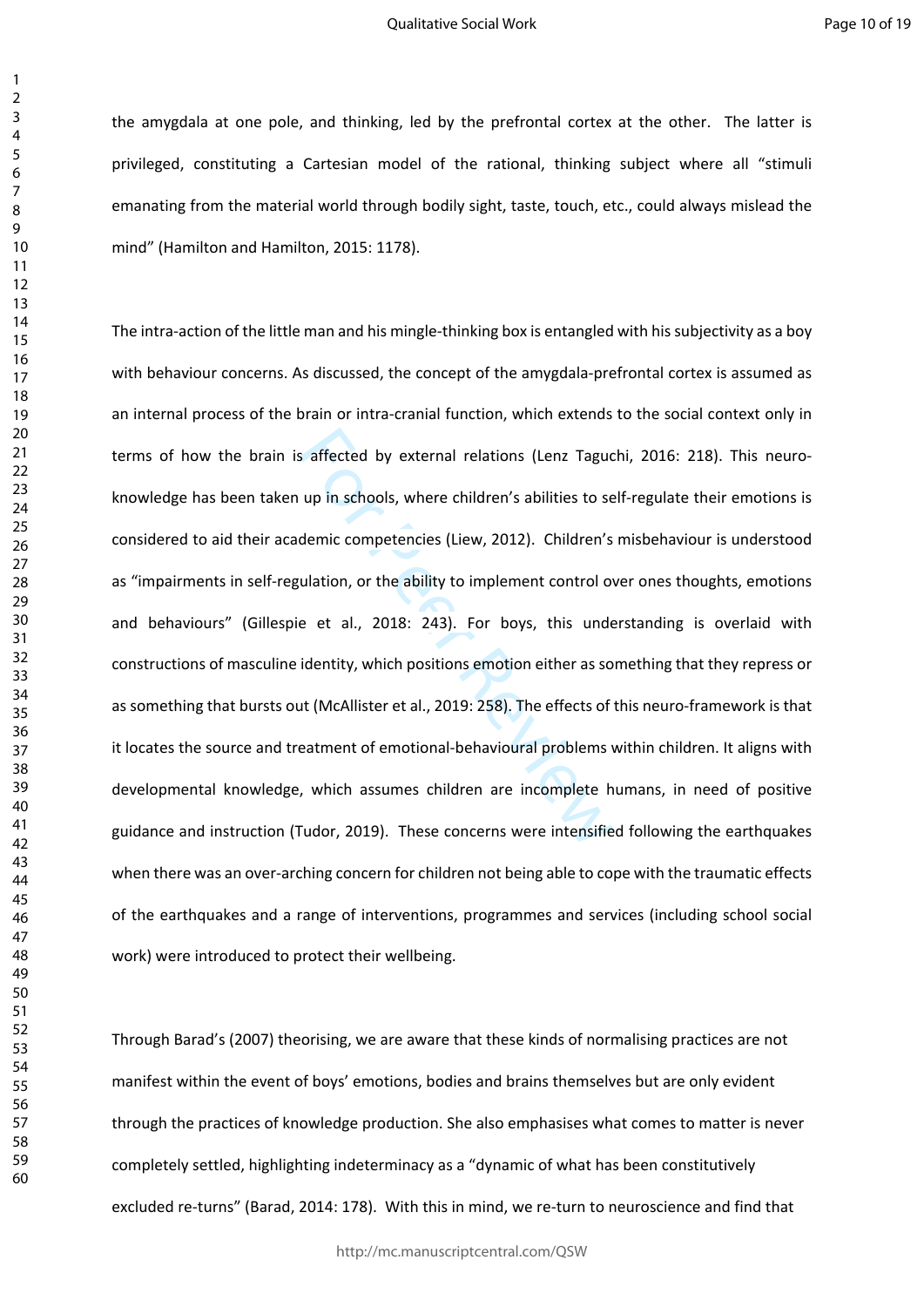$\mathbf{1}$ 

#### Qualitative Social Work

the amygdala plays a more significant role in mediating the role of emotion with cognitive processes. Of interest for this analysis is recent evidence that demonstrates the amygdala facilitates attention with emotion particularly in situations where there are limited attentional resources (Okon-Singer et al., 2015). Further, the amygdala has been shown to have a broad role in initial perception not just in terms of emotional signals but also with cues that are more complex. It perceives facial expressions and body language as well as non-social stimuli, in which there is the tendency to attribute human social motives and emotional reactions to inanimate objects (Okon-Singer et al., 2015). With these newer insights, we find less basis in neuroscience for emotion as interference or a barrier to thinking and learning than previously thought. Whilst cognition plays an important role in mediating emotional responses, a more nuanced, complex interactional model of the internal neuro-processes emerges, giving credence to the notion of emotion-as-learning.

ly thought. Whilst cognition plays an importa<br>re nuanced, complex interactional model of tl<br>o the notion of emotion-as-learning.<br>aterialist function of the amygdala to the anal<br>ttle man spoke up. Within a new materialist f Adding emotion and the materialist function of the amygdala to the analysis enables us to re-attend to the moment when the little man spoke up. Within a new materialist framework, children's feelings and thinking are embodied actions - "an effect of connections and relations within and between different bodies, affecting other bodies and being affected by them" (Bozalek and Zembylas, 2017: 118). This understanding disrupts the human-centred view that emotion is a response solely mediated by regions of the brain, or an achievement an individual makes consciously and for which they are responsible. It makes it possible to re-read the moment as an entangled mode of materialist becoming within which the little man and his mingle experience the emotional intensity in the space. There is "*chaos, just like, ohhh, this is not working"* and Vivienne is thinking *"okay, this is not looking too good."* The facial expressions and bodily cues from Vivienne and the other social worker may display their disappointment and apprehension. They had brought the boys to the room where they had set up the furniture and gone to lengths to develop the programme so that it was participatory. The boys are not attending to the learning, they are "*climbing over the furniture".* Vivienne and the other social worker keep "*struggling along*" and "*talking about managing our emotions"*. The little man has a memory of having *"learnt that in another school*" and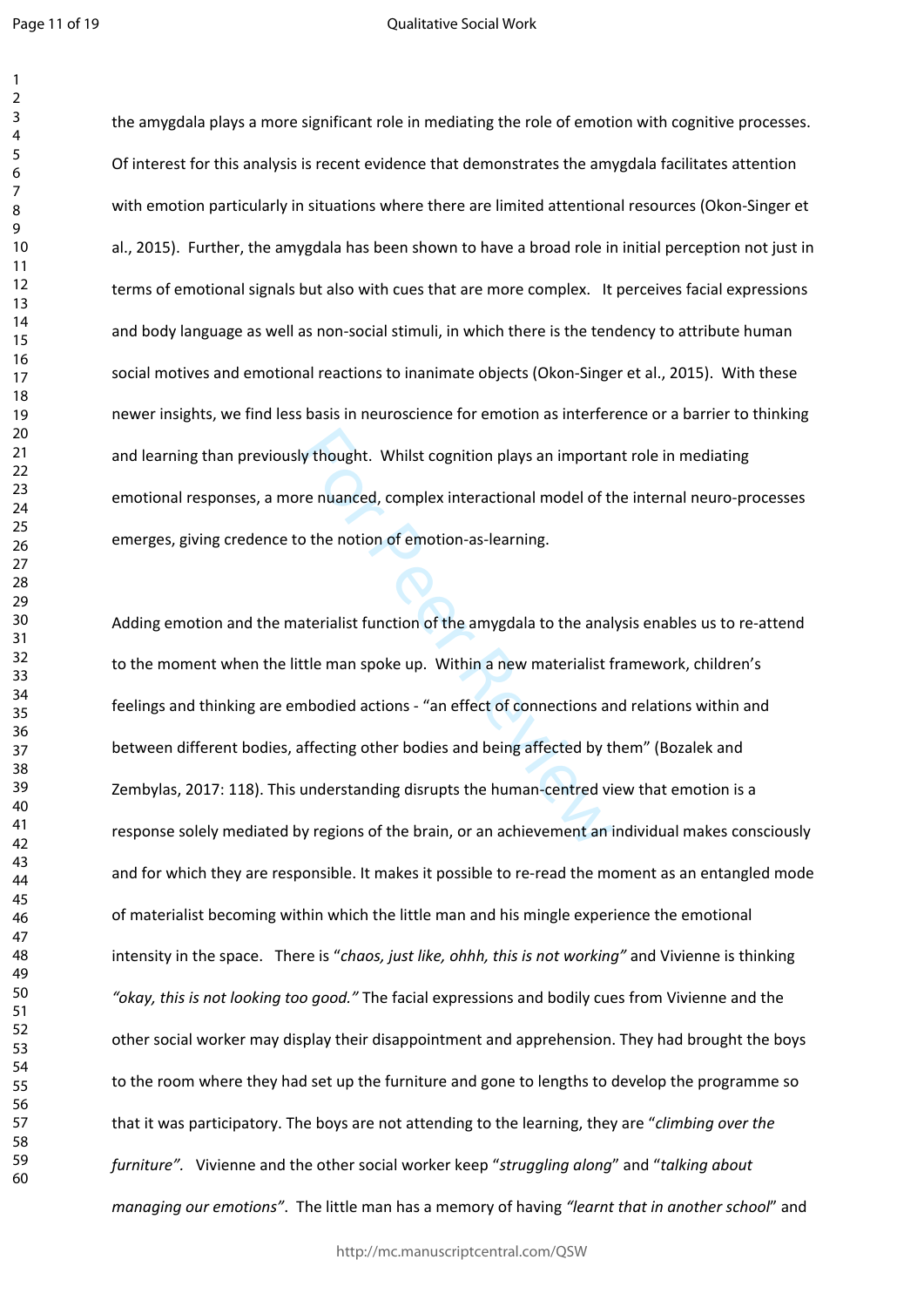says *"what about your mingle?"* Vivienne and the other social worker are aided by the little man when he says the right thing at the right time. Vivienne experiences the little man as knowledgeable, saying: *"yes and I actually think mingle's a great way to describe it."* The little man's agency is constituted within the material-discursive dynamic of the encounter such that the mingle produces an emotional learning response not just in him but also in Vivienne, who responds to him differently. The little man becomes, not someone to be managed, but, someone to be learned from – "a site of difference and becoming" (Jackson and Mazzei, 2012: 130) as child educator.

### Knot 2: The non/classroom as place of in/exclusion

oom as place of in/exclusion<br>as researchers into this research moment, ou<br>red to consider how the boys' bodies in move<br>quating it with misbehaviour and non-atten<br>os, just like, ohhh, this is not working... You kr<br>know", an Further installing ourselves as researchers into this research moment, our own multiple subjectivities are called forth, we're invited to consider how the boys' bodies in movement opens up the capacity for thought, rather than equating it with misbehaviour and non-attentiveness. Vivienne describes "*group work. Six boys. Chaos, just like, ohhh, this is not working… You know, little boys climbing over the furniture and just you know",* and it is in relation with this that she experiences "*this wonderful moment"* with the "*little man"*. We tune into this moment not in order to ask what it means, but rather what gets produced. Manning (2009) highlights the realization that bodies in movement tell different stories than a more linear, stable, still body. "Thought is never opposed to movement", writes Manning (2009), and is certainly not contained in minds, rather thought is the body-becoming in motion, "thought moves a body" (6). Little boys' bodies moving/climbing with furniture are ways of thinking and knowing, moving produces thought, is, in fact, thought in motion. In a non-linear, eternal returning of movement-becoming-thought and thought-becoming-movement, we are called to listen, value and attend to such differences.

Thinking with diffraction invites a focus not only on human agency, but on non-human matter, such as objects and physical spaces, and their vibrancy in entanglements. The materiality of the room and the furniture co-constitute this moment of emergent difference. The school space in which the group occurs is separate to the boys' usual classroom where they spend most of their time. This non-

http://mc.manuscriptcentral.com/QSW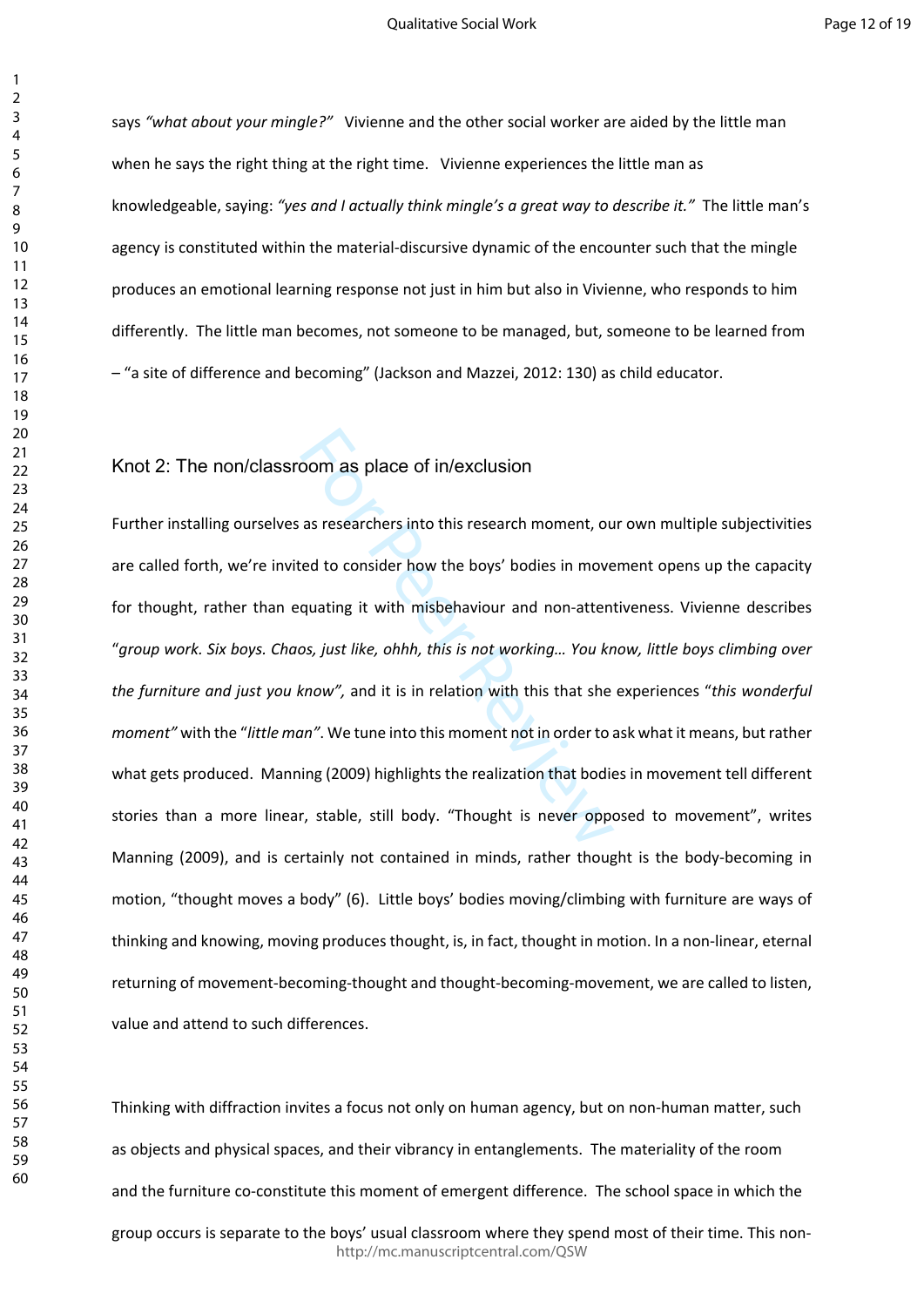Page 13 of 19

 $\mathbf{1}$ 

#### Qualitative Social Work

here *order* reigns and from which the boys hat<br>tic behaviour, their ways of knowing-being in<br>roblematic in the classroom. Knowing, learnin<br>re equated with the order produced in relatic<br>encounter, the non-classroom, a site classroom (intra-)acts as a peripheral place in the school that includes the 'behavioural boys' and enables activities such as "*climbing over the furniture"* and saying what you think. Being immersed in "*chaos"*, the social workers are nevertheless "*struggling along…talking*", and seemingly remaining open to what might yet, and indeed does, emerge. Not only a place in which the boys are separated from their peers and grouped together on the basis of their misbehaviour, the non-classroom allows for collective disorderly movement. The furniture too is significant in this emergent moment, becoming co-extensive with the boys' thinking-learning-knowing-bodies, entangled with and productive of becoming recognised as acceptable in this space. We consider this process in contrast to the typical classroom, where *order* reigns and from which the boys have experienced exclusion due to their *unruly* or *chaotic* behaviour, their ways of knowing-being in the world which have been deemed inappropriate or problematic in the classroom. Knowing, learning and succeeding - being recognised as successful - are equated with the order produced in relation with the traditional classroom. Although in this encounter, the non-classroom, a site of exclusion for boys who cannot conform to order, also produces inclusivity. The location, space and materiality of the nonclassroom, creates a place that welcomes the unruliness of bodies climbing on the furniture and produces a moment of refuge for the boys who are known as problematic at the school. Classrooms and furniture are not inert objects/spaces which humans act upon, rather, in an agential-realist ontology, they are active material-discursive forces shaping and co-constituting the possibilities for the boys' (and social workers') becoming, knowing and learning.

One of the tasks of diffraction as a concept-method is to undo binaries. Thinking further with this order/chaos binary, Manning (2015), in the context of classroom pedagogy, asks what happens when we refuse the call to order. She suggests that instead we might "(l)earn to listen from the middle of the many conversations. Connect in the rhythm. Think of it as a soundscape" (203). A process that starts in the middle, she says, has much more difficulty identifying who is doing the learning or teaching. It blurs such distinctions, including, in this context, those between climbing and listening, knowledge and chatter, and chaos and learning. If we were to think of the entanglement of the boys'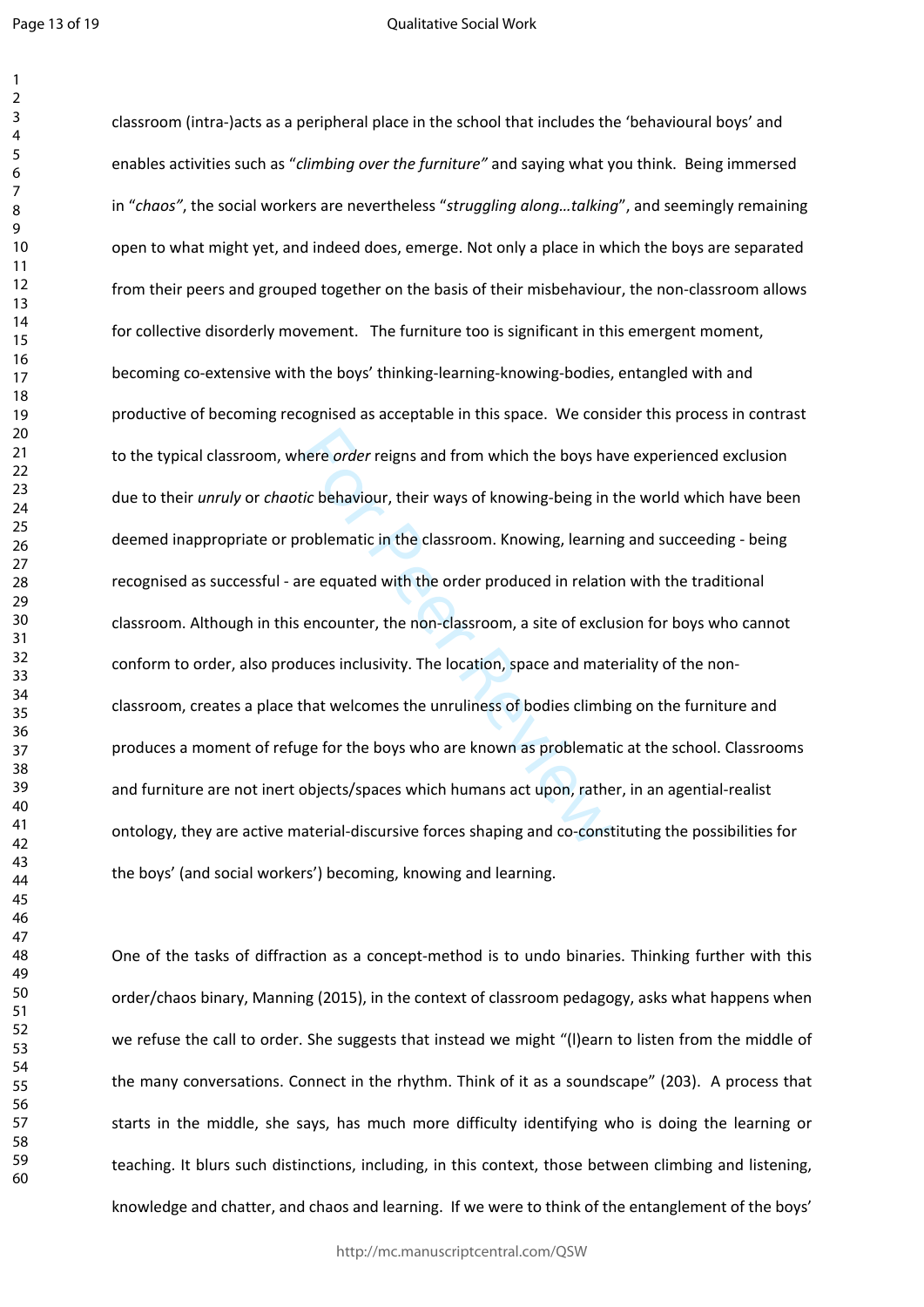body-minds, climbing, furniture, social workers and the inclusive non-classroom as a soundscape and connect in to the rhythm, refusing as they did, the call to order, different possibilities for knowingbecoming different emerge. Manning (2015) invites us to "value what is in excess… the unknowable as heard in the interstices of the uneasy soundscape" (204) and to resist the call to value what is given only when we are called to order. Here, behaviour-boys' body-minds, knowing and being, are given value and new knowing emerges for boys and social workers with/in the uneasy, chaotic land/soundscape of the non-classroom.

### Knot 3: Love, mutual recognition and politics

Experiment and politics<br>ivienne's performative enactment within the ending, "I love you or something". In the initial<br>vienne's expression of love with the boy as parade of therapeutic governance. The emphasis<br>bued in the g We now turn to examine Vivienne's performative enactment within the encounter: "*And I think I might have actually said to him, "I love you or something".* In the initial analysis (see Tudor 2018; 2019), the focus was on Vivienne's expression of love with the boy as part of a discursive practice enacted within a caring mode of therapeutic governance. The emphasis was on the confessional, truth-telling techniques imbued in the group processes and the caring social work response that shaped the desires and actions of the little man to know himself as an autonomous, thinking subject. Diffraction, however, shifts from recognition of the binaries of child/adult, client/social worker and learner/teacher; it seeks to 'unfix' identities, opening them up "to the unknown and not knowing" (Murris and Bozalek, 2019: 1508). As Barad (2007) makes clear, "practices of knowing are specific material engagements that participate in (re)configuring the world" (91).

Watkins (2010) disputes the notion of teacher-student dialectic (which has relevance here given the educational focus of the therapeutic group programme) as one of subjugation. She emphasises the desire for recognition as a fundamental dynamic within the pedagogic relation, outlining it as mutual process for student and teacher, realised as "affective transactions that at one and the same time can cultivate the desire to learn and the desire to teach" (Watkins, 2010: 271). Adding the actual content of the learning matters less than the "relationship between teacher and student (which) may not be an equal one but its success depends on mutuality, recognition by both parties that their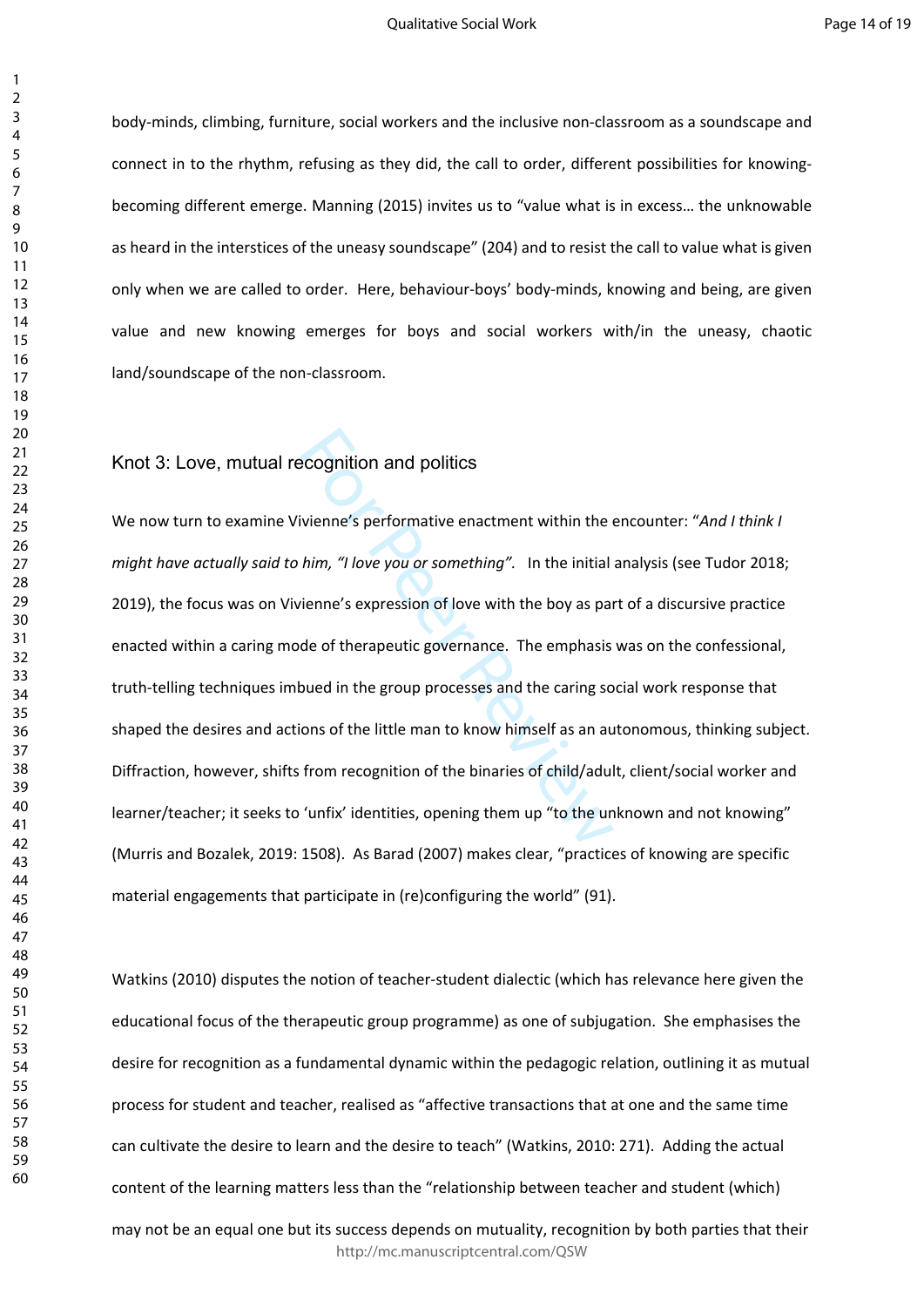$\mathbf{1}$ 

#### Qualitative Social Work

intersubjective relation is integral to their sense of self" (Watkins, 2010: 273). Returning to the moment of love, it is possible to re-think the affective transaction of recognition between the little man and Vivienne. For whilst Vivienne is positioned in the room as a 'knowing expert', there is little sense of her authority in the moment that preceded the expression of love: "*chaos, oohh just like this isn't working"* and "*little boys climbing over the furniture"*. As educators we insert ourselves alongside Vivienne and attend to our own desire to engage students in learning, to facilitate moments when they understand something we consider important. We sit in the room, the space echoes with noise, we notice things are not going as planned and we *"keep struggling along"*. We encounter this little man in a way that indicates to ourselves and the others present that we are guiding the process and can recognise his way of knowing his feelings and thoughts.

a way that indicates to ourselves and the oth<br>
in recognise his way of knowing his feelings an<br>
in recognise his way of knowing his feelings an<br>
in reviewed the boy with a set<br>
in reviewed in the school. She was sole<br>
in t We also begin to see how Vivienne may have talked to the boy with a sense of her perceived position of difference in the school. Although Vivienne was co-facilitating the group with another social worker, this practitioner was not based in the school. She was sole social worker in the school. In schools, the expectation is that the social worker's role is to address problems adversely affecting children's learning and academic achievement. These institutional demands interface with neoliberal imperatives, which as Barraclough (2017) proposes, are recognisable affectively in the bodies of professionals such as social workers as pressure - an "overwhelming sense of individual responsibility" (295) for fixing children's problems. Vivienne locates the desire to educate the little man as within herself: "*I must go back to him and say to him you've actually learnt how to do it*". Whilst absolving the school from responsibility, Vivienne also emphasises a loving desire to recognise the child as a whole-being rather than solely through an academic or behavioural lens (Tudor, 2018). According to hooks (2000) choosing to love is invoked by a "choice to connect-to find ourselves in the other" and refusing to perceive difference as a threat (hooks, 2000: 93). Within this encounter, where difference is marked on the brains and bodies of the boys and the professional identities of social workers, within a non-classroom of inclusion-exclusion, love is enacted as a political practice, enabling a different kind of onto-ethical mode of being-social worker. Vivienne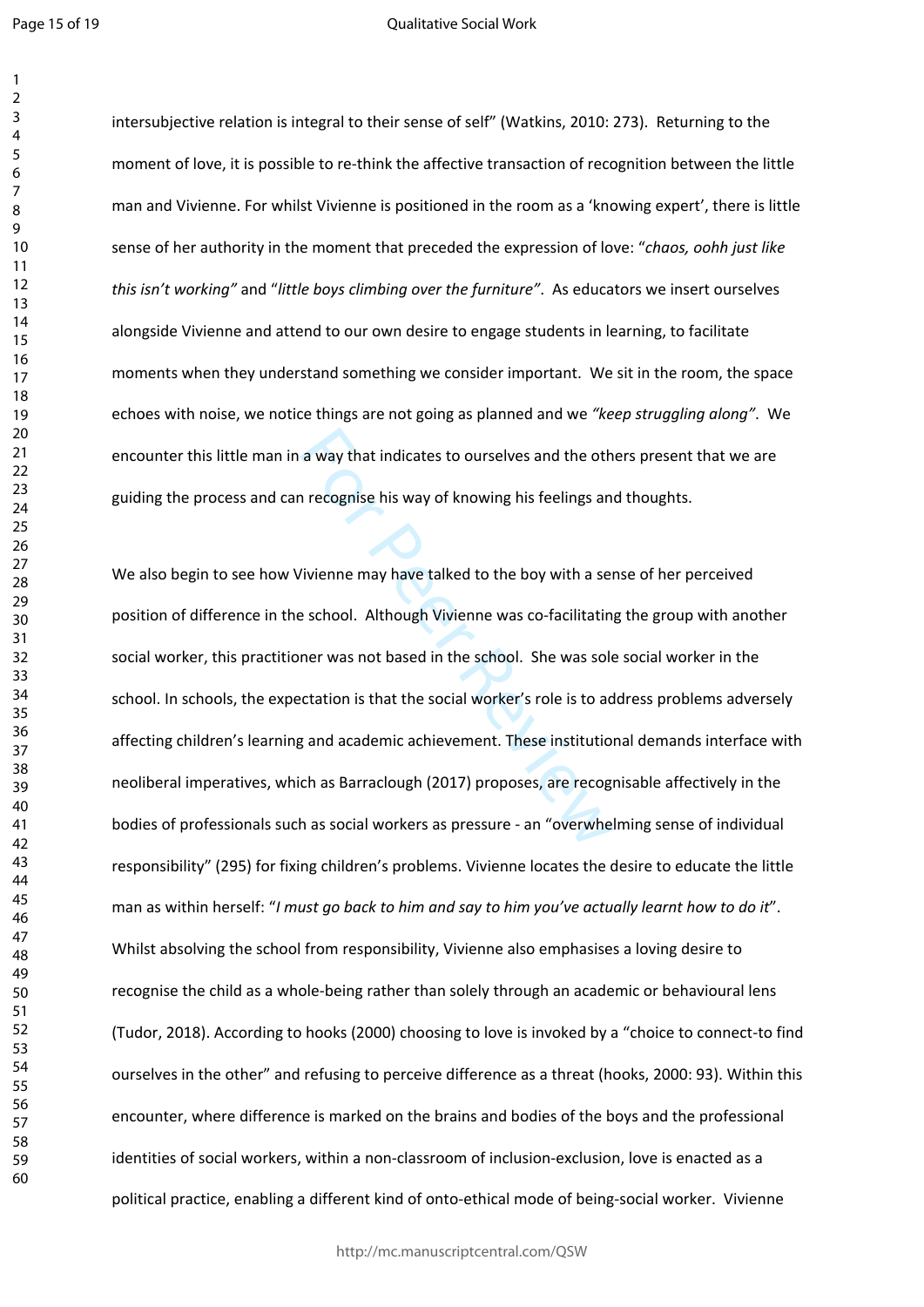becomes a warm, caring professional who does not pursue order and control but engages with children in their complex, spatialised and embodied knowledge practices.

### Discussion and conclusion

And, instead of stepping back and critiquing<br>I binaries of child/adult, client/social worked<br>ata to attend to some differentiated momen<br>he boundaries of the sets [they had] been d<br>: 681). We note the worldliness of the boy In this paper, bringing together and reading insights between theoretical concepts, interview data, participant subjectivities and our researcher selves assists to illuminate some differences as they emerged (Barad, 2007). This process involved re-reading agency as dispersed, entangled, material and discursive configurations. And, instead of stepping back and critiquing the subjectifying effects of normative knowledge and binaries of child/adult, client/social worker and learner/teacher, we immersed ourselves in the data to attend to some differentiated moments where the boys and social worker evolved "beyond the boundaries of the sets [they had] been distributed into" (Deleuze, as cited by Davies et al., 2013: 681). We note the worldliness of the boys' knowledge practices in intraaction with the nuanced power dynamics and affective relations with each other, the adults (present and absent), and the materiality of the furniture, the room and the school. We affirmed some vital moments of relationality which signal children's subjectivities and school social workers' professional identities are inscribed but not defined by discursive practices of vulnerability, social order and therapeutic expertise. Diffraction enabled us to actively seek out instants of difference which expressed multiple, ambiguous, and incoherent meanings, power relations, desires, affects and subjectivities (Jackson and Mazzei, 2012: 19) and stimulate different lines of becoming. The little man and his brain processing the emotional and social cues in the moment, and the other boys climbing on the furniture in the room affirmed themselves as distinct from who they were before. So too for Vivienne experiencing love with the little man as he articulated his self-knowledge, she mutually recognised herself as competent and as a different kind of school professional. Diffractively examining accounts from social workers about their own practices helps to understand how they are working to flatten hierarchical power and disrupt normative accounts of children and themselves, and move towards alternate knowledge practices involving intra-actions in-between discursive conceptualisations of boys, dis/order, bodies, furniture, and places in schools. In this respect, http://mc.manuscriptcentral.com/QSW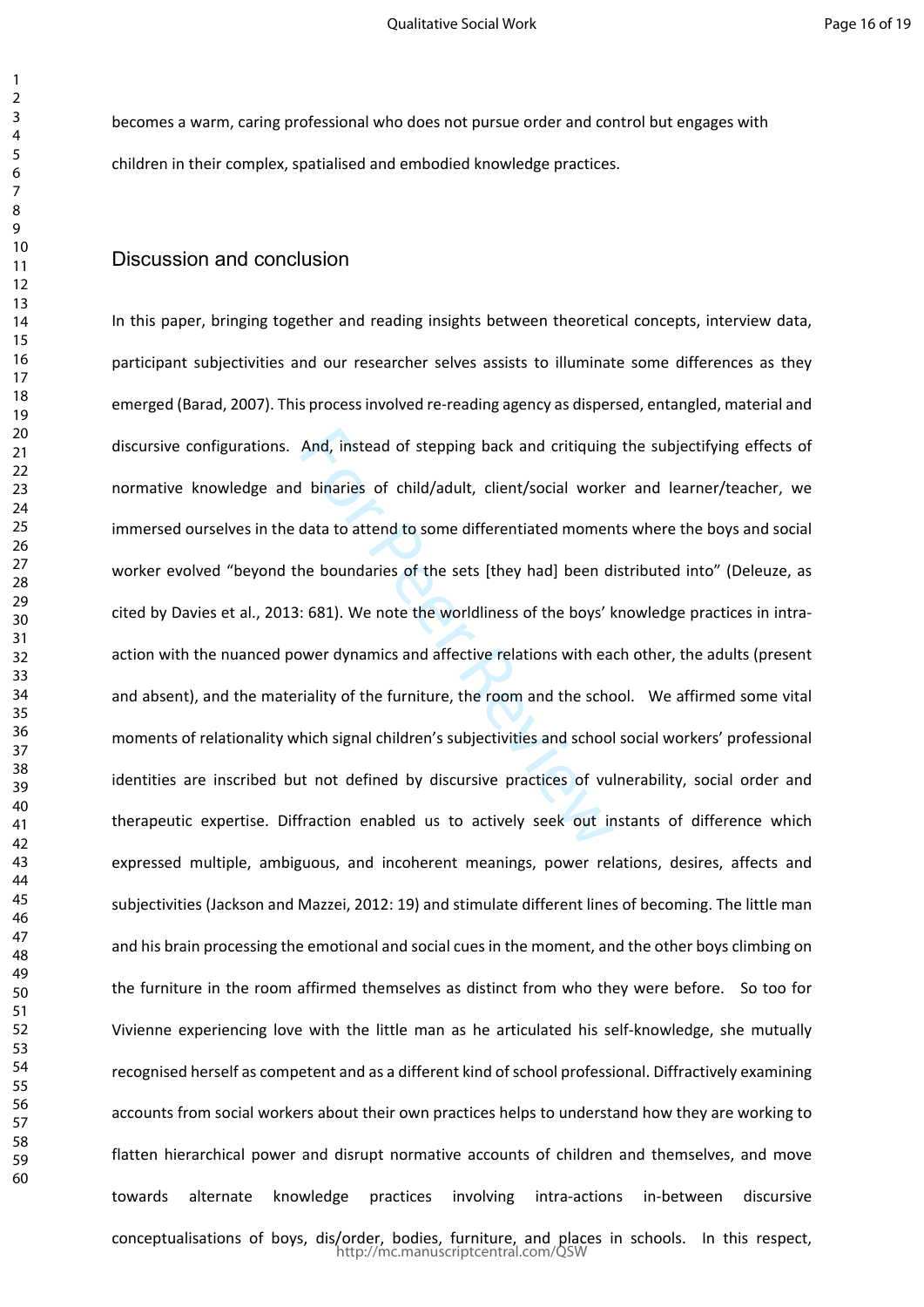$\mathbf{1}$  $\overline{2}$  $\overline{4}$  $\overline{7}$  $\mathsf{Q}$ 

#### Qualitative Social Work

diffraction cuts across the theory-practice divide which means, as Lenz-Taguchi (2009) proposes, "practice is already and simultaneously theoretical and material, and that theory is totally dependent on experiences and fantasies of lived material practices" (p. 21).

ninist new materialist concepts. Thinking with<br>and data gathered from other qualitative colle<br>tive inquiry to a post-frame cannot be achieve<br>s steps which reduce qualitative data to categor<br>and Mazzei, 2012, ix). Nor can i The alternate lines of becoming, discussed in this paper, were configured in a process in which we as researchers re-engaged with a piece of conventional qualitative interview data. We do not reject the use of established qualitative methods. Indeed, this paper demonstrates how data gathered using qualitative methods and interpreted within a discourse analysis strategy can be re-imagined with posthumanist and feminist new materialist concepts. Thinking with post-theory can be used with larger chunks of data and data gathered from other qualitative collection methods. Although, to be clear, shifting qualitative inquiry to a post-frame cannot be achieved through relying on systematic thematic coding steps which reduce qualitative data to categories in an effort to establish clear narratives (Jackson and Mazzei, 2012, ix). Nor can it be taken up without disrupting the human-centred orientation of conventional, interpretivist qualitative research which seeks to represent the unambiguous human 'voice' of experience, excluding other forms of data. If social work research is to engage with the relational, entangled and indeterminate intra-actions of human and non-human processes of social change, then this should not be lost in qualitative practices which merely represent phenomena. Diffraction favours more opened-ended and incomplete material-discursive stories activated through 'response-able' knowledge practices in which we as researchers enact "our ability to respond, our responsibility, to help awaken, to breathe life into ever new possibilities for living justly" (Barad, 2007: x).

This paper has offered some indeterminate possibilities which cut across normative accounts of what it means to be boys and social workers in schools. However, we are cognisant that there are many lines for being or becoming other. Performing post-research is 'plugging in' with theory in order to make new connections (Jackson & Mazzei, 2012, 19) - a process of doing, which actively intervenes with what can be done or known. We hope the diffractive analysis we have explicated will aid and

http://mc.manuscriptcentral.com/QSW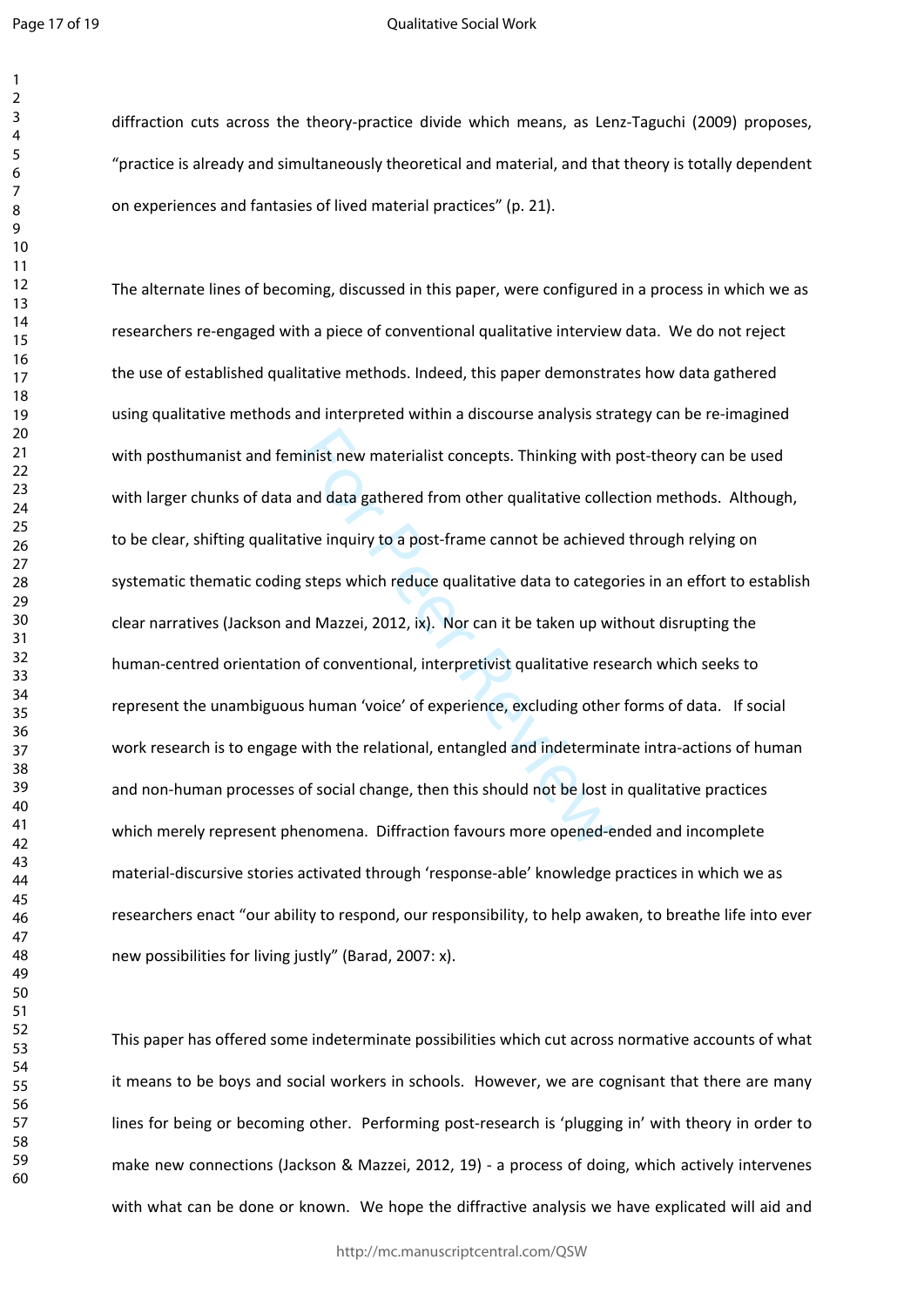join with other social work knowledge practices, producing new ways of encountering normativity and

constituting alternate processes of becoming.

# References

- Alaimo, S., & Hekman, S. J. (Eds.) (2008) *Material Feminisms*. Indiana University Press.
- Bacchi C. (2012) Strategic interventions and ontological politics: Research as political practice. In: Bletsas A and Beasley C (eds) *Engaging with Carol Bacchi: Strategic interventions and exchanges.* Adelaide: University of Adelaide.
- Barad K. (2007) *Meeting the universe halfway: Quantum physics and the entanglement of matter and meaning* Durham: Duke University Press.
- Barad K. (2010) Quantum entanglements and hauntological relations of inheritance : Dis / continuities , spacetime enfoldings , and justice-to-come. *Derrida Today* 2: 240-268.
- Barad K. (2014) Diffracting diffraction: Cutting together-apart. . *Paralax* 20: 168-187.
- e universe halfway: Quantum physics and the<br>am: Duke University Press.<br>ntanglements and hauntological relations of i<br>time enfoldings, and justice-to-come. *Derride*<br>diffraction: Cutting together-apart. . *Paralax 2*<br>Imagin Barraclough S. J. (2017) Re-Imagining the posthuman in counsellor education : Entanglements of matter and meaning in the performative enactments of counsellor-in-training identities. (Unpublished doctoral dissertation, PhD)University of Canterbury. Christhcurch, New Zealand.
- Barraclough S. J. (2018) Ethico-onto-epistem-ological becoming. *Qualitative Research in Psychology* 15(2-3): 375-380.
- Bell K. (2012) Towards a post-conventional philosophical base for social work. *British Journal of Social Work* 42: 408-423.
- Bozalek V. (2016) The political ethics of care and feminist posthuman ethics: Contributions to social work. In: Hugman R and Carter J (eds) *Rethinking values and ethics in social work.* UK: Macmillan International Higher Education, 80-96.
- Bozalek V and Pease B. (2020) *Post-anthropocentric Social Work: Critical Posthuman and New Materialist Perspectives,* Oxon: Routledge.
- Bozalek V and Zembylas M. (2017) Diffraction or reflection? Sketching the contours of two methodologies in educational research. *International Journal of Qualitative Studies in Education* 30: 111-127.
- Carpentier N. (2017) *The discursive-material knot: Cyprus in conflict and community media participation,* New York: Peter Lang.
- Davies B. (2014) Reading anger in early childhood intra-actions: A diffractive analysis. *Qualitative Inquiry* 20: 734-741.
- Davies B, De Schauwer E, Claes L, et al. (2013) Recognition and difference: a collective biography. *International Journal of Qualitative Studies in Education* 26: 680-691.
- Deleuze G and Guattari F. (1994) *What is philosophy?,* NY: Columbia University Press.
- Foucault M. (1978) *The history of sexuality: An introduction,* New York, NY: The New Press.
- Gillespie SM, Brozowski A and Mitchell IJ. (2018) Self-regulation and aggressive antisocial behaviour: Insights from amygdala-prefrontal and heart-brain interactions. *Psychology, Crime & Law* 24: 243-257.
- Hamilton S and Hamilton TJ. (2015) Pedagogical tools to explore Cartesian mind-body dualism in the classroom: Philosophical arguments and neuroscience illusions. *Frontiers in psychology* 6: 1155.
- Haraway D. (1994) A game of cat's cradle: Science studies, feminist theory, cultural studies. *Configurations* 26: 59-71.
- Haraway D. (1997) Modest\_Witness @ Second\_Millenium. FemaleMan Meets\_ OncoMouse. NY: Routledge.